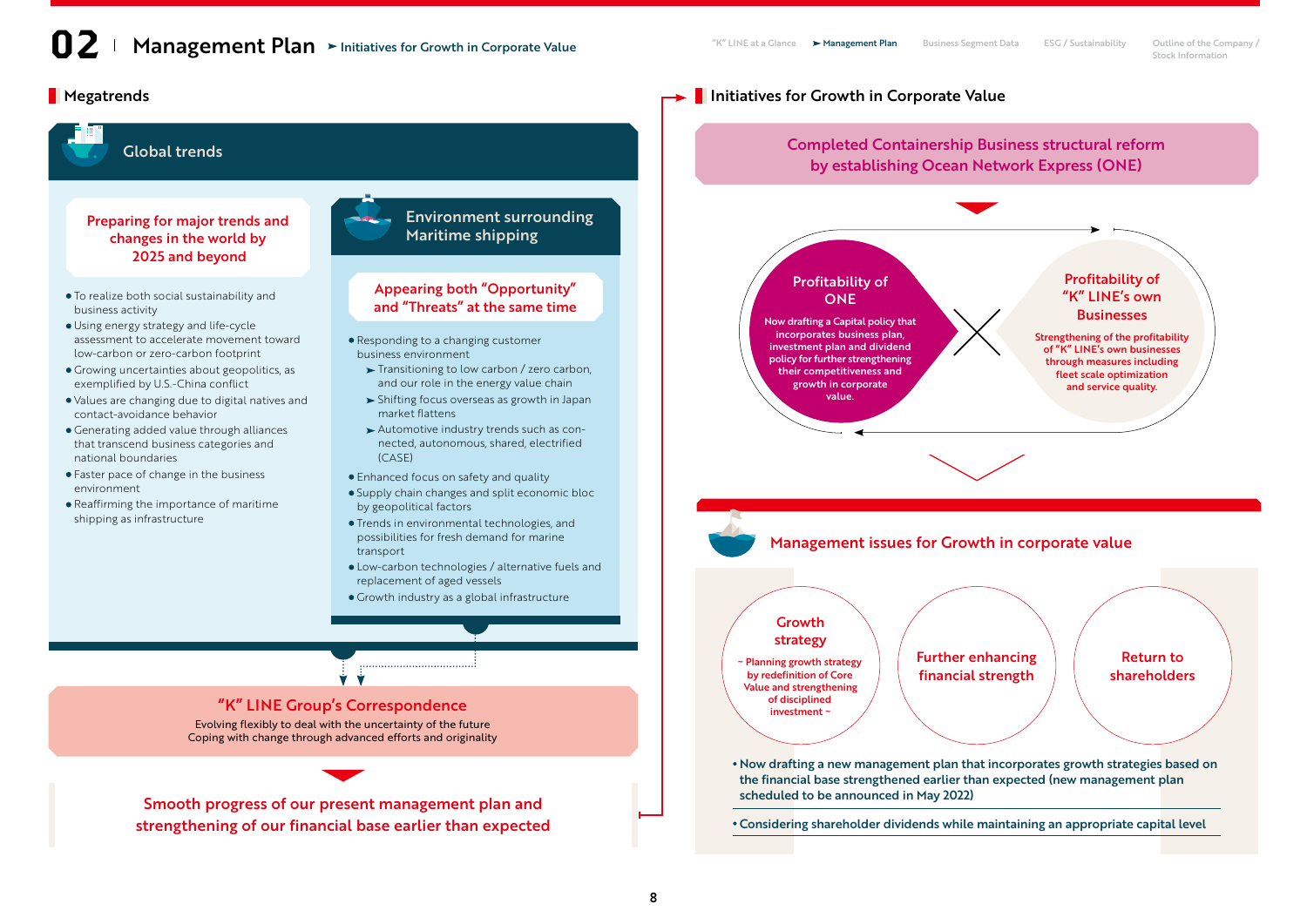# **Dutline of Management Plan Investment Plan Investment Plan**

|                                                                                                                                                                                                                                                                                                            |                                            | <b>Growing Area</b>                                                                                                                                    |                                                                                                                                                                                                                                                                                                                                        |
|------------------------------------------------------------------------------------------------------------------------------------------------------------------------------------------------------------------------------------------------------------------------------------------------------------|--------------------------------------------|--------------------------------------------------------------------------------------------------------------------------------------------------------|----------------------------------------------------------------------------------------------------------------------------------------------------------------------------------------------------------------------------------------------------------------------------------------------------------------------------------------|
|                                                                                                                                                                                                                                                                                                            |                                            | <b>Accelerating business</b><br>development abroad<br>• Expand overseas site<br>· Deploying our global network and<br>Collaboration with local partner | Studying incorporation of<br>growth areas<br>· Utilizing Environmental<br>Technologies<br>. Utilizing AI and DX Technologies                                                                                                                                                                                                           |
| <b>Refining our</b><br><b>Four-pillar Business</b>                                                                                                                                                                                                                                                         | <b>Dry Bulk</b>                            | • Further strengthening transport<br>in both emerging markets and<br>between third countries                                                           | · Installation of Seawing on dry<br>bulk carrier (fiscal 2022 onwards)                                                                                                                                                                                                                                                                 |
| • Fortifying our ability<br>to provide clients<br>with new ideas<br>• Continuing our fleet<br>optimization in line<br>with plans<br>• Expanding our base<br>of stable-income<br>businesses<br>• Refocus investments<br>• Better use of data<br>• Rigorous pursuit of<br>efficiency in vessel<br>allocation | <b>Energy Resource</b><br><b>Transport</b> | · Responding to diversifying<br>energy demand                                                                                                          | • Offshore Support Vessel for<br>offshore wind power generation<br>· Offshore wind power generation<br>in Japan<br>• Transport utilizing new energy<br>• Transportation by Small-Scale<br><b>ING Carrier</b><br>• LNG-related business such as<br><b>LNG Bunkering Vessel</b><br>• CCS demonstration trials in<br>thermal coal carrier |
|                                                                                                                                                                                                                                                                                                            | <b>Car Carrier</b>                         | · Responding to EV growth,<br>particularly in China                                                                                                    | · Expand introduction of LNG-<br>fueled car carriers<br>• Increasing H&H cargo volume                                                                                                                                                                                                                                                  |
|                                                                                                                                                                                                                                                                                                            | Logistics / Short Sea<br>and Coastal       | · Business development rooted<br>in the area                                                                                                           |                                                                                                                                                                                                                                                                                                                                        |

Stock Information

Refocusing investments in the short term

- Overall investment in the five years beginning in fiscal 2021 will be about ¥250 billion, within the scope of operating cash flow.
- Looking ahead to after improving our financial base, we will consider investing in new growth areas.



### **Environment-Related Investment**

Environment investment budget ¥100.0 billion scale (From fiscal 2021 for five years in total)

Environmental Technology Development

#### Promoting investment in low carbon by setting ICP\* on investment **Exercise 2** Looking ahead to after improving our financial base, we will consider investing in new growing areas. Promoting investments that incorporate transition finance \* Internal carbon pricing (ICP) means carbon pricing that is set and used inside the Company. Investment and R&D for alternative fuels technologies, other new low-carbon / zero-carbon technologies, improved fuel efficiency Environmental response equipment SOx Scrubber, Ballast Water Treatment System, Seawing ,etc. New business contributing to low carbon LNG Bunkering Vessels, Renewable Energy-related Business, etc. Vessels using alternative fuels One LNG-fueled Car Carrier was delivered in fiscal 2020 Now under considering further new order ¥50.0 billion– 70.0 billion ¥10.0 billion ¥10.0 billion ¥25.0 billion

Other Initiatives

# Containership

"K" LINE, as a shareholder, continues to support ONE as Containership Business is one of our important businesses.

### Core theme

- Continuing to expand a stronger financial base
- · Providing safe, reliable, high-quality services
- R&D of environmental technologies
	- **Strengthening Governance**
- Sharing knowledge throughout the whole group
- Deploying in-house talent and outside knowledge • Promoting DX
- Improving operation efficiency

# **Profit Level / Financial Indicators**

|                               | <b>FY2020</b>  | Uuntil the Mid-2020s | Until FY2030         |
|-------------------------------|----------------|----------------------|----------------------|
| <b>Ordinary Income</b>        | ¥89.5 billion  | ¥30 billion          | ¥50 billion          |
| <b>Equity Capital</b>         | ¥218.2 billion | ¥300 billion or more | ¥400 billion or more |
| <b>Equity Ratio</b>           | 22.4%          | 30% or more          | 40% or more          |
| <b>Return on Equity (ROE)</b> | 68.1%          | 10% or more          |                      |